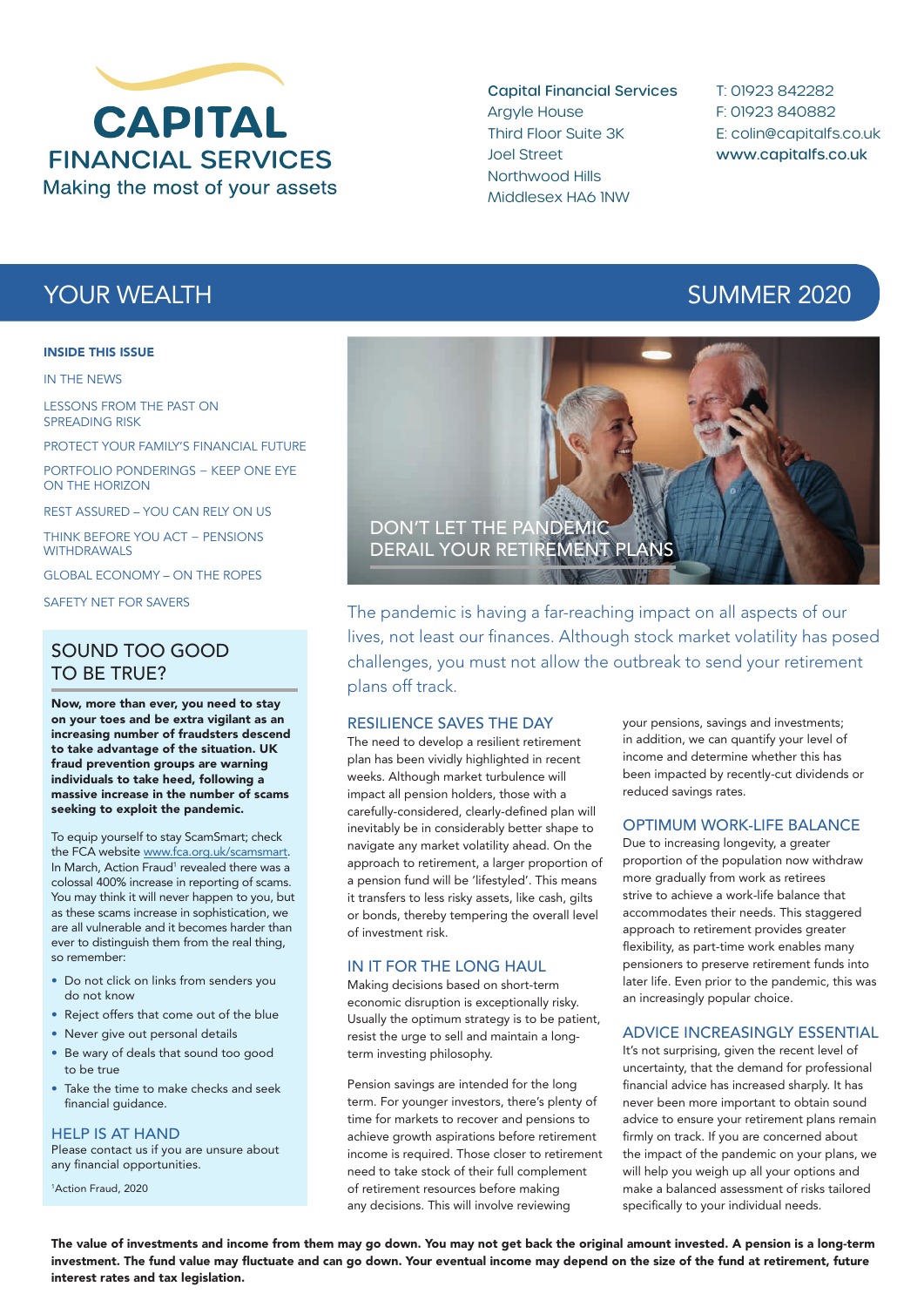# IN THE NEWS…

#### DIVIDEND DROUGHT **TAKES HOLD**

With 45% of UK companies cutting dividends this year and more expected to follow, the economic shock from the pandemic has provided a setback to income investors. The Treasury has also announced that any companies borrowing over £50m through the Coronavirus Large Business Interruption Loan Scheme would be subject to restrictions, including a ban on dividend payments to shareholders (except where they were previously agreed). Research suggests over £52bn in company dividends are at risk in the UK this year<sup>2</sup>, the biggest impacted sector being banks. Defensive dividends are more likely to be safe, such as healthcare, food retail, basic consumer goods, and drink and tobacco.

#### ALMOST £20BN IN UNCLAIMED PENSION POTS

Estimates from the government suggest that there will be as many as 50 million dormant and lost pensions by 2050. Research<sup>3</sup> highlights that only one in 25 people consider telling their pension provider their new address when they move home; as a result, 1.6 million pension pots totalling £19.4bn – the equivalent of nearly £13,000 per pension pot – have gone unclaimed. A massive £1bn in pension assets were reunited with their owners in 2017.

2 Link Assets, 2020 3 ABI, 2020

# LESSONS FROM THE PAST ON SPREADING RISK

Five decades ago, a little-known company was dominating the headlines as the price of its shares propelled northwards, before plummeting back to earth a couple of months later. Mining company Poseidon announced the discovery of new nickel ore reserves in Western Australia just as world nickel prices hit a new high.

#### POSEIDON AND POLLY PECK – THE RISE AND FALL

In the second half of 1969, Poseidon shares had been trading at A\$0.80, when all of a sudden, the price climbed week on week as investors pounced. In February 1970, the shares reached A\$280.00, before profit-taking ensued and the share price plunged. After nickel prices tailed off, Poseidon nickel ore was regarded low quality and receivership followed in 1974. Twenty years later and a little-known fashion house, Polly Peck, suffered a similar fate. Acquired by new owners in 1980, a number of deals brought such growth that the company's shares entered the FTSE 100, but ten years later, in 1990, Polly Peck shares were suspended amid fraud allegations.

#### TOUGH LESSONS LEARNT – DIVERSIFY YOUR PORTFOLIO

With many investors in Polly Peck and Poseidon suffering losses, a painful lesson was learnt about the concentration of risk. As a general principle, investment in individual equities or shares should be spread around, so that if one share price falls heavily it only affects a proportion of your overall portfolio.

For many investors, a good way to achieve a spread of risk is through collective investment schemes with risk profiles aligned to their specific requirements. Taking your objectives and needs into consideration, we can advise on the investment strategies and products most appropriate for you.

The value of investments and income from them may go down. You may not get back the original amount invested. A pension is a long-term investment. The fund value may fluctuate and can go down. Your eventual income may depend on the size of the fund at retirement, future interest rates and tax legislation.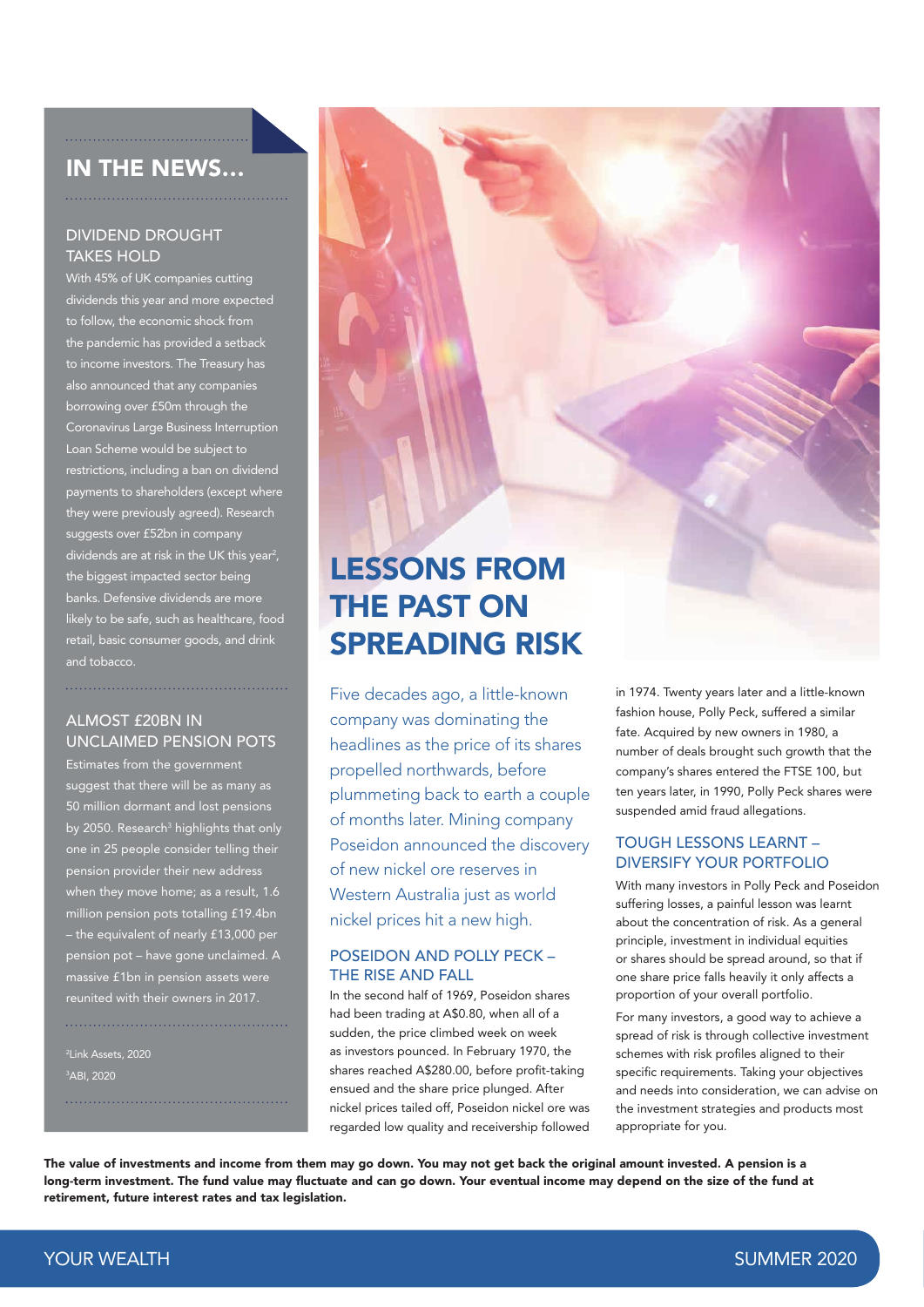# PROTECT YOUR FAMILY'S FINANCIAL FUTURE

Taking the time to properly plan your estate involves balancing the goals of ensuring you have sufficient funds to live on, as well as organising your finances so your assets are protected for your loved ones when you are not around anymore.

Obtaining a comprehensive view of your assets is a good place to start; this will enable you to properly value your estate, whilst checking you have the right documentation in place.

#### DOT THE I's AND CROSS THE T's

Detailing your wishes about how you want your estate managed upon your death, once you've valued your estate, will ensure that when the person looking after your estate applies for probate, they will know exactly what your wishes were. Having a valid Will in place and setting up trusts to manage money or other assets on behalf of beneficiaries are vital components of successful estate planning. Different trusts provide an alternative to direct inheritance or transfer of certain parts of an estate, giving you control over who receives what and when. Lasting Powers of Attorney (LPA), covering 'property and financial affairs' and 'health and welfare' are worth establishing sooner rather than later.

### REDUCING YOUR IHT LIABILITY

With careful planning, the amount of Inheritance Tax (IHT) payable on your death can be reduced, enabling assets to pass to your family or other beneficiaries as intended. The current IHT nil-rate threshold is £325,000 for individuals and £650,000 for a married couple or civil partners. Any unused portion of the nil-rate band can be passed to a surviving spouse or civil partner on death. Beyond these thresholds, IHT is usually payable at a rate of 40%.

A main residence nil-rate band applies if you want to pass your main residence to a direct descendant; certain forms of trust may mean disqualification, so take expert advice. This allowance is currently £175,000; when added to the existing threshold of £325,000 this could give rise to an overall IHT allowance of £500,000 for individuals, or £1m for those who are married or in civil partnerships. Larger estates will find that residence relief is tapered, reducing by £1 for every £2 by which the net estate's value exceeds £2m.

A relatively straightforward way of passing money on during your lifetime, is gifting from surplus income. Conditions apply, and advice would be needed to ensure that the gifts are made in the right way.

#### ADVICE YOU CAN TRUST

To ensure your money ends up with the people you want, for the reasons you choose — we can help, so you pass on assets in the most effective, tax-efficient way.





# PORTFOLIO PONDERINGS − KEEP ONE EYE ON THE **HORIZON**

As economic challenges endure, it's good to maintain the mindset with your investments, it's 'time in the market, not timing the market' that really matters. Research<sup>4</sup> has explored the concept and the numbers make some compelling reading.

In the midst of the dot-com boom (March 2000), if someone invested £1,000 in the average investment company\* and reinvested the dividends, the original investment would have been worth £3,665 as at 6 April 2020, a 267% return. The 20-year period includes the dot-com crash, the global financial crisis and COVID-19 related market falls.

The Association of Investment Companies' Annabel Brodie-Smith reflected on these findings: *"The bursting of the tech bubble and the global financial crisis saw huge falls in markets... However, investors who were able to stay invested or even invest during the downturn would have been richly rewarded over the long term. No one has a crystal ball, but these returns show the power of long-term investment and why it can often pay to have one eye on your portfolio and the other on the horizon."*

#### 4 AIC, April 2020

\*'Investment company' includes investment trusts and other closed-ended investment companies but excludes venture capital trusts and 3i Group plc

The value of investments and income from them may go down. You may not get back the original amount invested. Information is based on our current understanding of taxation legislation and regulations. Any levels and bases of, and reliefs from taxation, are subject to change.